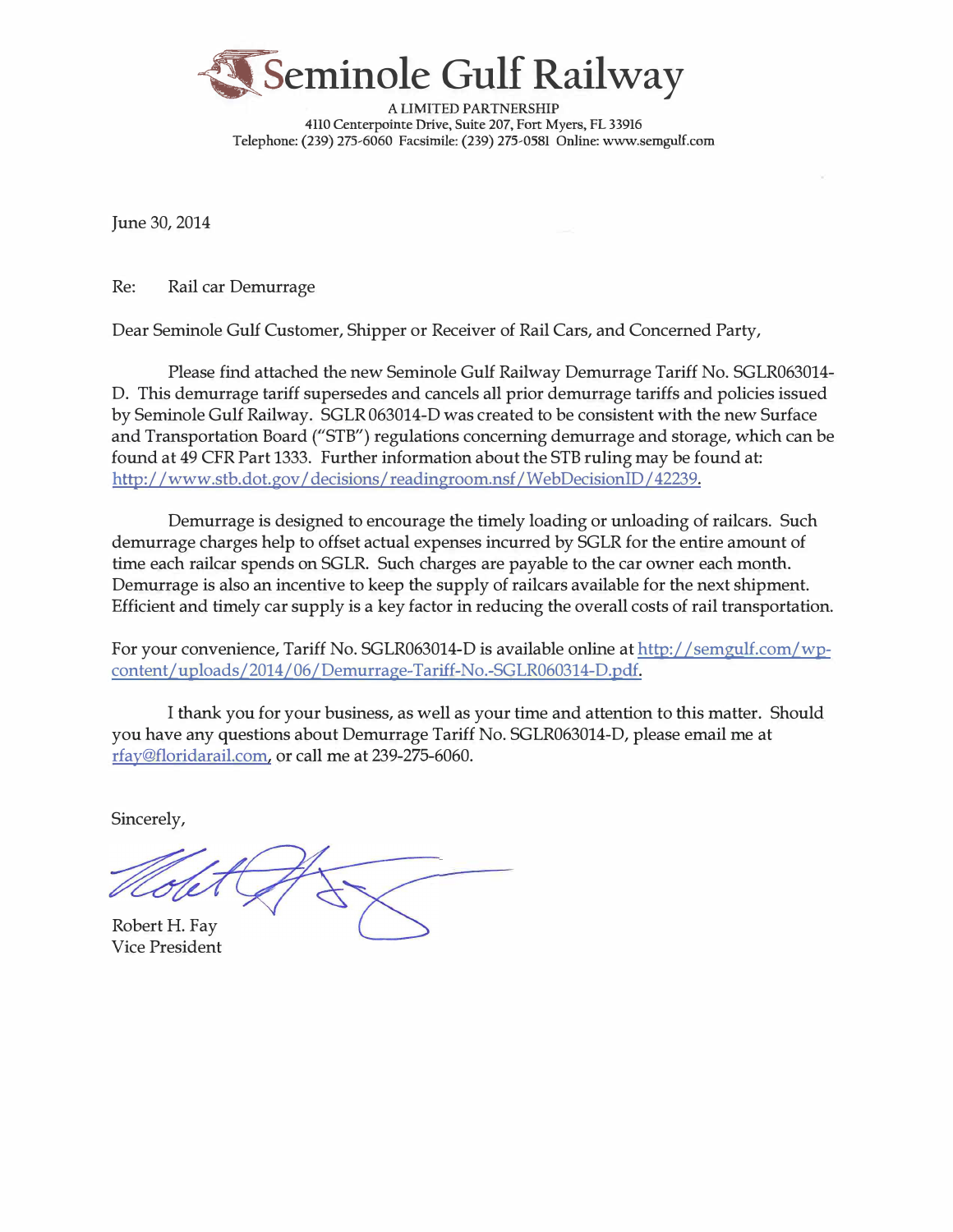

**A LIMITED PARTNERSHIP 4110 Centerpointe Drive, Suite 207, Fort Myers, FL 33916 Telephone: (239) 275-6060 Facsimile: (239) 275-0581 Online: www.semgulf.com** 

# **TARIFF NO. SGLR 063014-D**

**(Supersedes and cancels all prior demurrage tariffs and policies)** 

# **DEMURRAGE**

ISSUED BY:

Robert H. Fay Vice President Seminole Gulf Railway, LP

Issued: June 30, 2014 Effective: July 15, 2014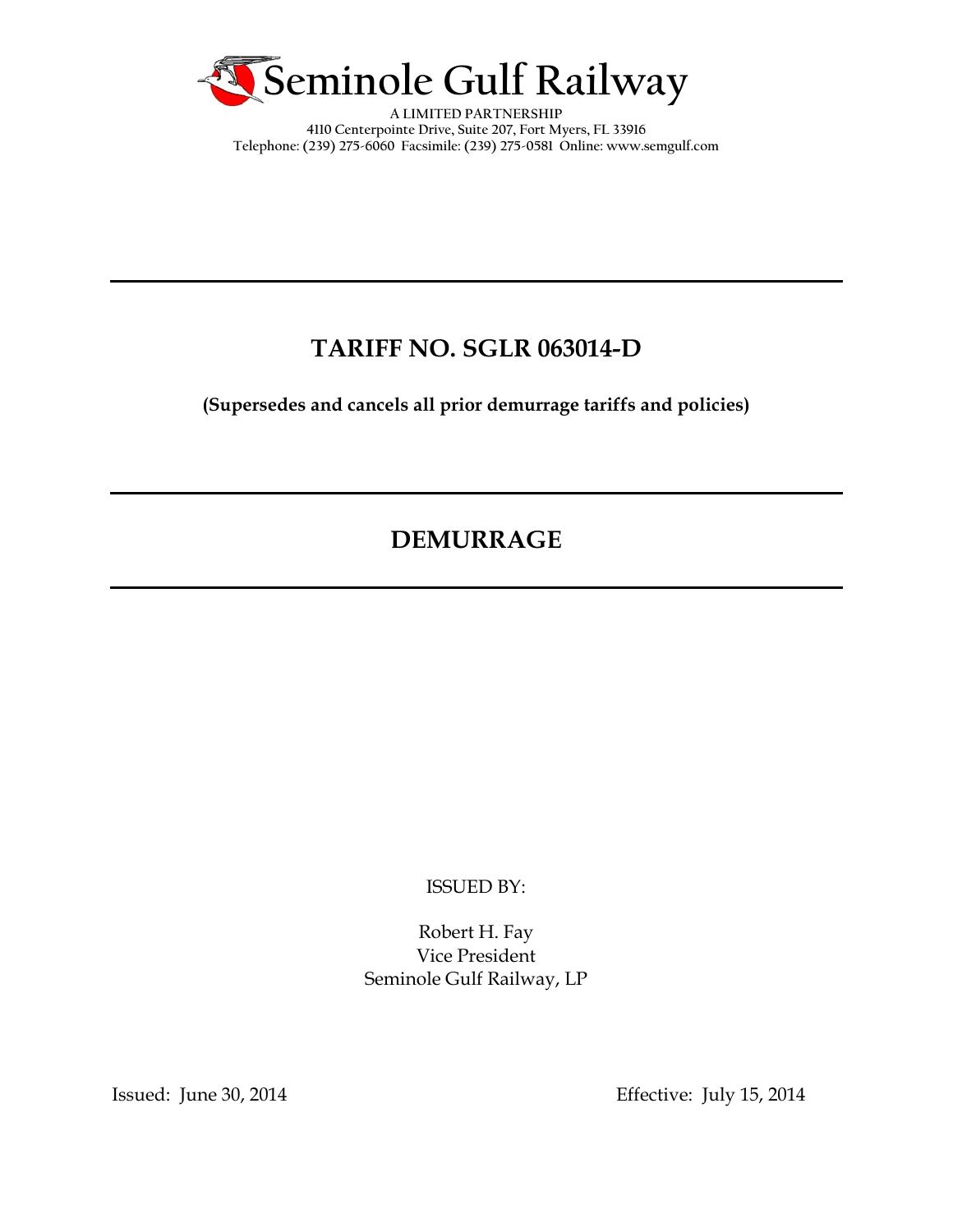## **Tariff No. SGLR 063014-D**

This tariff sets forth the rules, policies and charges of Seminole Gulf Railway LP ("SGLR") with respect to demurrage. The tariff is designed to encourage the timely loading or unloading of railcars. Such demurrage charges help to offset actual expenses incurred by SGLR for the entire amount of time each railcar spends on SGLR. Such charges are payable to the car owner each month. Demurrage is also an incentive to keep the supply of railcars available for the next shipment. Efficient and timely car supply is a key factor in reducing the overall costs of rail transportation

SGLR will charge the party receiving railcars from SGLR for loading or unloading ("Shipper/Receiver"), the demurrage fees based on the following chart:

| <b>CARS PLACED</b>   | <b>MON</b>                      | <b>TUE</b>                      | <b>WED</b>                      | <b>THU</b>                      | <b>FRI</b>                 | <b>SAT</b>                      | <b>SUN</b>                       | <b>MON</b>                       | <b>TUE</b>                             | <b>WED</b>                       | <b>THU</b>                       | <b>FRI</b>                              | <b>SAT</b> | <b>SUN</b>                                         | <b>MON</b> | <b>TUE</b>                                        |
|----------------------|---------------------------------|---------------------------------|---------------------------------|---------------------------------|----------------------------|---------------------------------|----------------------------------|----------------------------------|----------------------------------------|----------------------------------|----------------------------------|-----------------------------------------|------------|----------------------------------------------------|------------|---------------------------------------------------|
| <b>BEFORE 7 A.M.</b> | <b>NO</b><br><b>CHARGE</b>      | NO.<br>CHARGE                   | \$20                            | \$20                            | \$20                       | \$20                            | \$30                             | \$30                             |                                        | \$60 AND FOR EVERYDAY THEREAFTER |                                  |                                         |            |                                                    |            |                                                   |
| AFTER 7 A.M.         | N <sub>O</sub><br><b>CHARGE</b> | N <sub>O</sub><br><b>CHARGE</b> | N <sub>O</sub><br><b>CHARGE</b> | \$20                            | \$20                       | \$20                            | \$20                             | \$30                             | \$30                                   |                                  | \$60 AND FOR EVERYDAY THEREAFTER |                                         |            |                                                    |            |                                                   |
| <b>BEFORE 7 A.M.</b> |                                 | N <sub>O</sub><br>CHARGE        | N <sub>O</sub><br><b>CHARGE</b> | \$20                            | \$20                       | \$20                            | \$20                             | \$30                             | \$30                                   |                                  |                                  | \$60 AND FOR EVERYDAY THEREAFTER        |            |                                                    |            |                                                   |
| AFTER 7 A.M.         |                                 | <b>NO</b><br>CHARGE             | N <sub>O</sub><br><b>CHARGE</b> | N <sub>O</sub><br><b>CHARGE</b> | \$20                       | \$20                            | \$20                             | \$20                             | \$30                                   | \$30                             |                                  | \$60 AND FOR EVERYDAY THEREAFTER        |            |                                                    |            |                                                   |
| <b>BEFORE 7 A.M.</b> |                                 |                                 | N <sub>O</sub><br><b>CHARGE</b> | N <sub>O</sub><br><b>CHARGE</b> | \$20                       | \$20                            | \$20                             | \$20                             | \$30                                   | \$30                             |                                  | \$60 AND FOR EVERYDAY THEREAFTER        |            |                                                    |            |                                                   |
| AFTER 7 A.M.         |                                 |                                 | N <sub>O</sub><br>CHARGE        | N <sub>O</sub><br><b>CHARGE</b> | <b>NO</b><br><b>CHARGE</b> | \$20                            | \$20                             | \$20                             | \$20                                   | \$30                             | \$30                             | \$60 AND FOR EVERYDAY THEREAFTER        |            |                                                    |            |                                                   |
| <b>BEFORE 7 A.M.</b> |                                 |                                 |                                 | N <sub>O</sub><br>CHARGE        | N <sub>O</sub><br>CHARGE   | \$20                            | \$20                             | \$20                             | \$20                                   | \$30                             | \$30                             | <b>\$60 AND FOR EVERYDAY THEREAFTER</b> |            |                                                    |            |                                                   |
| AFTER 7 A.M.         |                                 |                                 |                                 | N <sub>O</sub><br>CHARGE        | N <sub>O</sub><br>CHARGE   | NO.<br>CHARGE                   | NO.<br>CHARGE                    | \$20                             | \$20                                   | \$20                             | \$20                             | \$30                                    | \$30       | \$60 AND FOR EVERYDAY THEREAFTER                   |            |                                                   |
| <b>BEFORE 7 A.M.</b> |                                 |                                 |                                 |                                 | NO.<br><b>CHARGE</b>       | NO.<br><b>CHARGE</b>            | <b>NO</b><br>CHARGE              | \$20                             | \$20                                   | \$20                             | \$20                             | \$30                                    | \$30       | \$60 AND FOR EVERYDAY THEREAFTER                   |            |                                                   |
| AFTER 7 A.M.         |                                 |                                 |                                 |                                 | <b>NO</b><br><b>CHARGE</b> | NO.<br><b>CHARGE</b>            | NO <sub>1</sub><br><b>CHARGE</b> | NO <sub>1</sub><br><b>CHARGE</b> | \$20                                   | \$20                             | \$20                             | \$20                                    | \$30       | \$60 AND FOR EVERYDAY<br>\$30<br><b>THEREAFTER</b> |            |                                                   |
| <b>BEFORE 7 A.M.</b> |                                 |                                 |                                 |                                 |                            | N <sub>O</sub><br><b>CHARGE</b> | <b>NO</b><br>CHARGE              | N <sub>O</sub><br>CHARGE         | N <sub>O</sub><br>CHARGE               | \$20                             | \$20                             | \$20                                    | \$20       | \$30                                               | \$30       | <b>\$60 AND FOR EVERYDAY</b><br>THEREAFTER        |
| AFTER 7 A.M.         |                                 |                                 |                                 |                                 |                            | N <sub>O</sub><br>CHARGE        | <b>NO</b><br>CHARGE              | N <sub>O</sub><br>CHARGE         | N <sub>O</sub><br>CHARGE               | <b>NO</b><br>CHARGE              | \$20                             | \$20                                    | \$20       | \$20                                               | \$30       | \$30                                              |
| <b>BEFORE 7 A.M.</b> |                                 |                                 |                                 |                                 |                            |                                 | NO.<br>CHARGE                    | <b>NO</b><br>CHARGE              | <b>NO</b><br><b>CHARGE</b>             | \$20                             | \$20                             | \$20                                    | \$20       | \$30                                               | \$30       | <b>\$60 AND FOR EVERYDAY</b><br><b>THEREAFTER</b> |
| AFTER 7 A.M.         |                                 |                                 |                                 |                                 |                            |                                 | <b>NO</b><br>CHARGE              | <b>NO</b><br><b>CHARGE</b>       | <b>NO</b><br><b>CHARGE</b>             | <b>NO</b><br><b>CHARGE</b>       | \$20                             | \$20                                    | \$20       | \$20                                               | \$30       | \$30                                              |
| <b>BEFORE 7 A.M.</b> |                                 |                                 |                                 |                                 |                            |                                 |                                  | <b>NO</b><br>CHARGE              | NO.<br>CHARGE                          | \$20                             | \$20                             | \$20                                    | \$20       | \$30                                               | \$30       | \$60 AND FOR EVERYDAY<br>THEREAFTER               |
| AFTER 7 A.M.         |                                 |                                 |                                 |                                 |                            |                                 |                                  | N <sub>O</sub>                   | N <sub>O</sub><br>CHARGE CHARGE CHARGE | N <sub>O</sub>                   | \$20                             | \$20                                    | \$20       | \$20                                               | \$30       | \$30                                              |

#### **SEMINOLE GULF RAILWAY ‐ DEMURRAGE CHART**

This demurrage chart applies to all rail cars actually or constructively placed for loading or unloading. Computation of Demurrage (both Credit Days and Chargeable Days) begins with the first 7 A.M. after actual or constructive placement. Saturday, Sunday and Holidays are excluded for computing the beginning of Credit Days.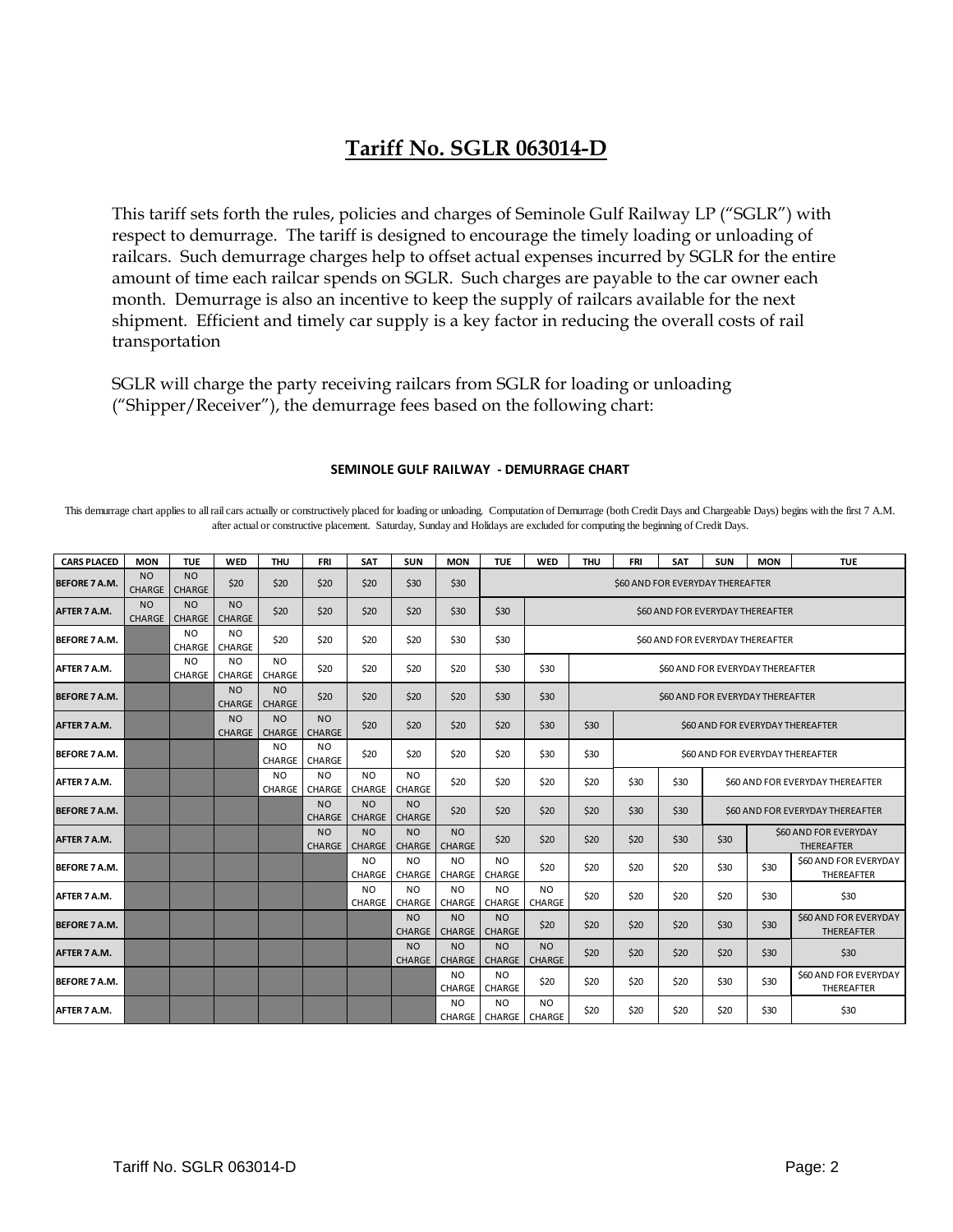**Terms:** Billed at the end of each calendar month. Due upon receipt. Finance charges of Prime, plus 275 basis points will be applied for any outstanding balance per invoice older than 30 days.

**Notification from SGLR:** Actual Placement of the railcar on Shipper/Receiver's designated track, or Constructive Placement of railcar on SGLR track awaiting further instruction from Shipper/Receiver, shall constitute notification from SGLR.

**Notification from the Shipper/Receiver (Loaded Railcars)**: A bill of lading or other suitable transportation order containing all the necessary information to transport the shipment to final destination must be transmitted in writing to SGLR via email to freightagent@semgulf.com or via facsimile to the Freight Agent at: 239-275-0581.

**Notification from the Shipper/Receiver (Empty Railcars)**: The Shipper/Receiver must release each empty railcar back to SGLR for the Shipper/Receiver to be released from further demurrage charges for each railcar. All releases must be transmitted in writing to SGLR via email to freightagent@semgulf.com or via facsimile to the Freight Agent at: 239-275-0581.

**Private Car Placement on Private Track**: Privately owned cars placed on private track of Shipper/Receiver are not subject to the above demurrage schedule. However, such private cars held on SGLR track are subject to the above demurrage tariff.

### **GLOSSARY OF TERMS**

**Actual Placement**: When a car is placed in an accessible position for loading or unloading or at a point designated by Consignor or Consignee.

**Assignee**: A shipper who has requested and has been assigned cars to a specific pool of cars for their use.

**Assigned Car:** A car of any ownership specifically requested and assigned to a shipper from a pool of assignment service cars.

**Chargeable Day**: A twenty four (24) hour period or fraction thereof commencing 0700 hours (Eastern Standard Time) after actual or constructive placement until the car is released and available to SGLR. SGLR does operate on Daylight Savings Time (+/- 1 hour), per federal guidelines. Chargeable days are accrued during a single calendar month, and are billed at the end of each calendar month.

**Consignee**: The party to whom a shipment is consigned, or the party entitled to receive the shipment, or the party serving as the agent of the consignee such as a transloader or public warehouseman. For purposes of this tariff, Consignee includes any person who receives railcars from a rail carrier for unloading, as more specifically described in 49 CFR Part 1333.